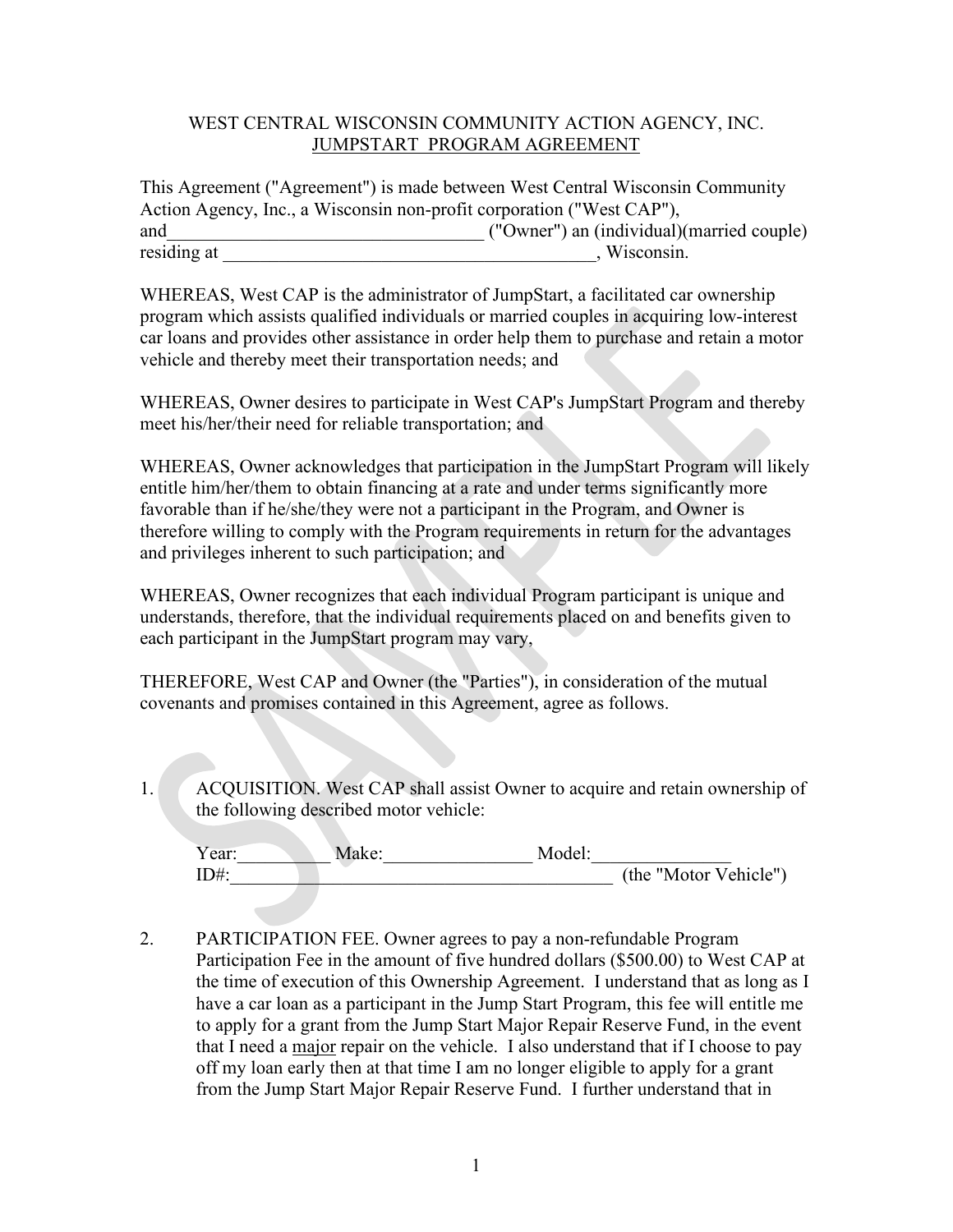order to apply to this fund, I must be able to prove that I have properly maintained my car. I agree that in the event my car should need a major repair, I shall call West CAP before authorizing a major repair to my car. I realize the West CAP may declare me to be ineligible to apply for major repair assistance if I do not call them first and obtain approval to go ahead with the repair by a mechanic authorized by the West CAP. I also understand that in paying this Program Participation fee that West CAP is in no way guaranteeing or insuring my car for repairs or mechanical breakdown beyond the warranty specified in the purchase contract I received when buying my car.

3. LOCATION OF VEHICLE. The Motor Vehicle shall be used by Owner as his/her/their principal Motor Vehicle and shall be kept at the following location in County, Wisconsin:

> $\mathcal{L}_\text{max}$  , and the contract of the contract of  $\mathcal{L}_\text{max}$  $\mathcal{L}_\text{max}$  , and the set of the set of the set of the set of the set of the set of the set of the set of the set of the set of the set of the set of the set of the set of the set of the set of the set of the set of the  $\mathcal{L}=\mathcal{L}=\mathcal{L}=\mathcal{L}=\mathcal{L}=\mathcal{L}=\mathcal{L}=\mathcal{L}=\mathcal{L}=\mathcal{L}=\mathcal{L}=\mathcal{L}=\mathcal{L}=\mathcal{L}=\mathcal{L}=\mathcal{L}=\mathcal{L}=\mathcal{L}=\mathcal{L}=\mathcal{L}=\mathcal{L}=\mathcal{L}=\mathcal{L}=\mathcal{L}=\mathcal{L}=\mathcal{L}=\mathcal{L}=\mathcal{L}=\mathcal{L}=\mathcal{L}=\mathcal{L}=\mathcal{L}=\mathcal{L}=\mathcal{L}=\mathcal{L}=\mathcal{L}=\mathcal{$

- 4. DOCUMENTATION. Owner shall promptly complete all necessary documentation required to obtain, own and operate the Motor Vehicle, including, without limitation, loan applications, financial statements, security agreements, insurance applications and applications for title, licensing and registration of the Motor Vehicle.
- 5. APPROVED LENDER. Owner shall obtain primary financing through WestConsin Credit Union, a lending institution ("Approved Lender") approved by West CAP.
- 6. SECURITY INTEREST. Owner grants the Approved Lender a first position purchase money security interest in the Motor Vehicle.
- 7. INSURANCE. a) Owner shall maintain full insurance coverage on the Motor Vehicle for the entire term of this Agreement. Such coverage shall be obtained by an insurance company approved ("Approved Insurer") by West CAP. "Full insurance coverage" shall include liability, collision, comprehensive, uninsured and underinsured motorist, and med-pay insurance. For both the comprehensive and collision coverage, the deductible can not exceed \$1000.

Owner shall identify the Approved Lender and West CAP as secured parties on the insurance application. Owner's insurance policy with Approved Insurer shall provide for notification to the secured parties of any lapse, cancellation, or termination of the insurance policy.

b) Unless granted a written exemption by West CAP; owner(s) Agree(s) to purchase credit life and credit disability insurance before taking delivery of JumpStart vehicle. The credit life insurance coverage shall be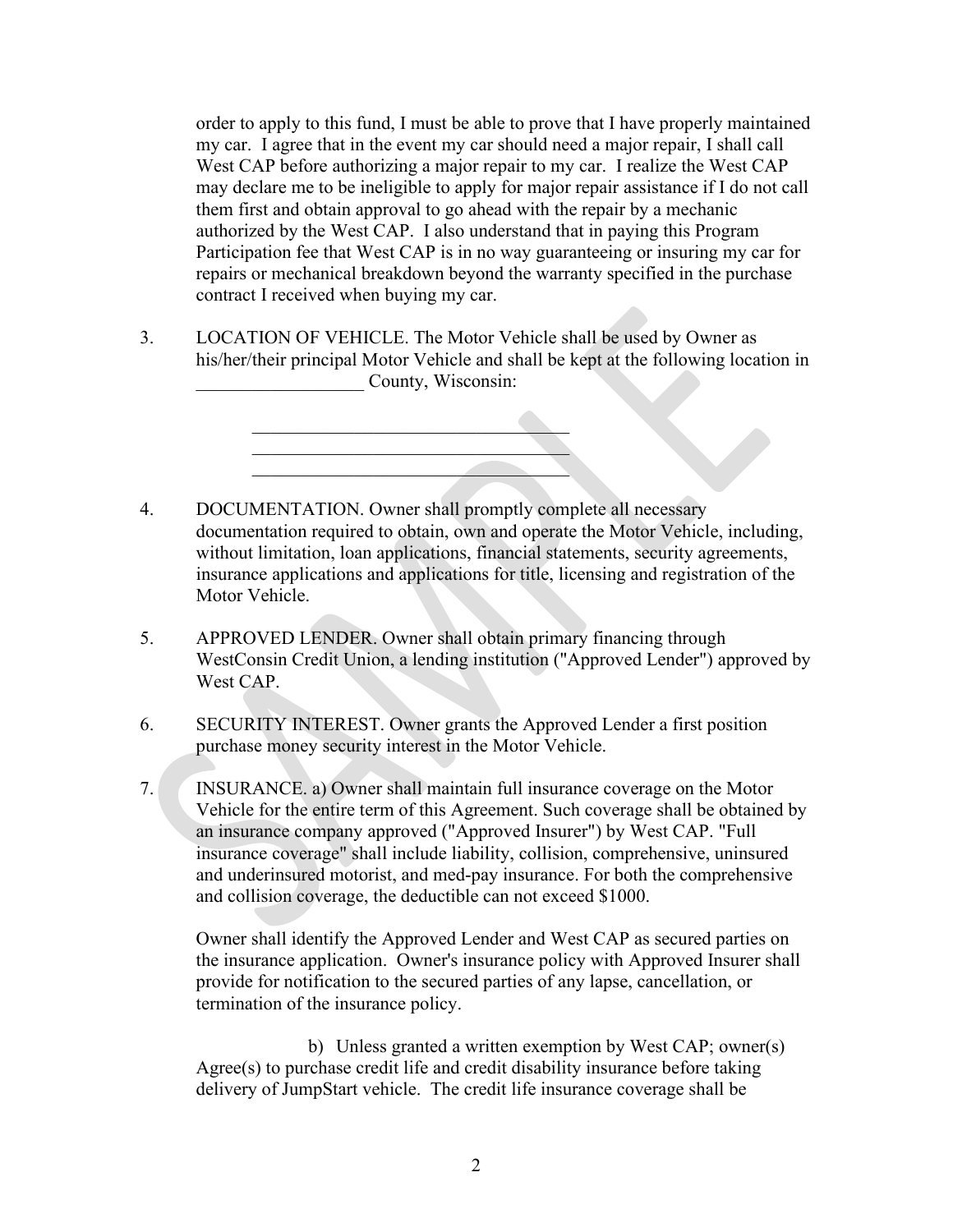adequate to pay off the owner(s) principal loan balance in the event of the owner(s) death. The credit disability insurance coverage shall be adequate to pay the minimum monthly payment required on the owner(s) loan on the date the owner(s) becomes totally disabled.

- 8. WARRANTY BY WEST CAP. Other than the Limited Warranty specified in the Motor Vehicle Purchase Contract with Owner, West CAP makes no express or implied warranty of the Motor Vehicle, nor any express or implied warranty that this Motor Vehicle is fit for a particular purpose.
- 9. MAINTENANCE ACCOUNT. As specified in the Approved Lender's Maintenance Account Form, Owner agrees to pay a minimum of forty dollars (\$40.00) per month in addition to the monthly loan installment payment due the Approved Lender. Approved Lender shall deposit this additional monthly payment into a separate account. The funds in this account shall only be used for necessary maintenance expenses, as determined by West CAP, on Owner's Motor Vehicle. Owner hereby designates West CAP as the custodian of this account and agrees that no funds shall be withdrawn from such account without prior written authorization from West CAP to Approved Lender. Upon Owner's successful completion of the Jump Start Program and after release of the liens of the Approved Lender and West CAP on Owner's Motor Vehicle, any balance remaining in this account shall be released to Owner.
- 10. PAYMENTS. Owner shall promptly and timely pay all payments related to ownership, possession and maintenance of the Motor Vehicle, including, without limitation, payments to Approved Lender, West CAP, and Approved Insurer.
- 11. DRIVER'S LICENSE. Owner shall maintain a valid Wisconsin driver's license for the entire term of this Agreement.
- 12. USE AND OPERATION. Owner shall, as a condition to continued ownership of the Motor Vehicle, abide by the following rules and conditions governing use of the Motor Vehicle:
	- (a) the Motor Vehicle shall be properly maintained in compliance with all maintenance and service recommendations of the manufacturer or of West CAP; receipts and records of any such required or recommended maintenance or service shall be maintained by Owner.
- 13. NOTICE OF DAMAGE. Owner agrees to promptly notify West CAP of any damage to the Motor Vehicle, the repair of which would exceed \$500.00.
- 14. PARTICIPATION IN PROGRAM REQUIREMENTS. Owner agrees to participate in all required aspects of the Jump Start Program. Owner agrees to maintain regular contact with the administrators of the Jump Start Program,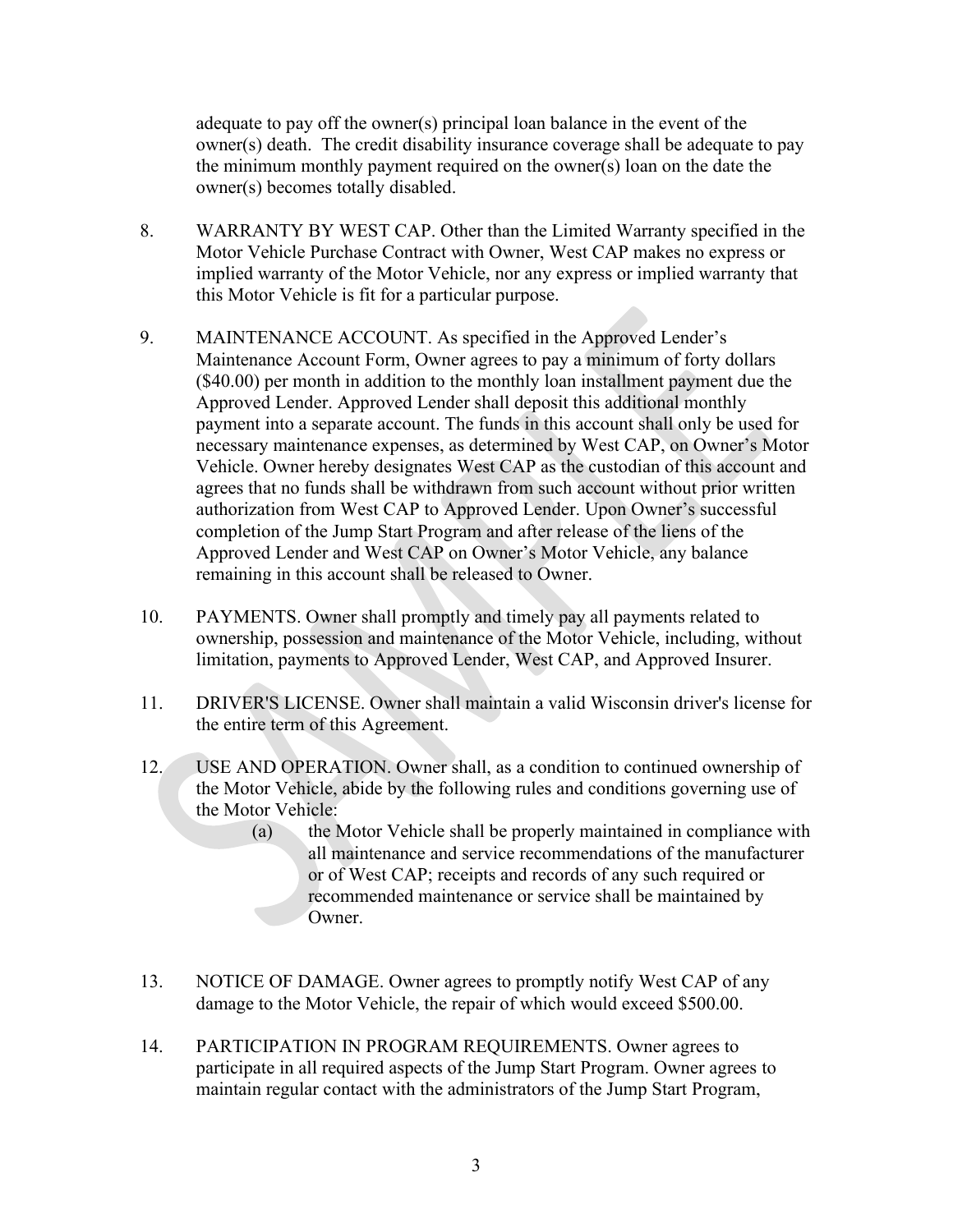meaning at a minimum being able to be contacted by telephone or otherwise. Owner agrees to promptly (within 72 hours) return phone calls from Jump Start administrators. Owner further agrees to participate annually in an evaluation (a telephone or face-to-face survey regarding how effective Jump Start was in the Owner's experience) of the Jump Start Program including an exit interview when the JumpStart vehicle loan is paid off.

- 15. INSPECTION OF RECORDS. Owner agrees to supply West CAP, within seven days of the date of written request by West CAP, any requested documentation pertaining to the ownership, use or maintenance of the Motor Vehicle including, without limitation, title, insurance policy, and records or receipts for maintenance, service or repair.
- 16. TRANSFER OR ASSIGNMENT. Owner shall not transfer, rent, assign, or encumber (other than to Approved Lender or West CAP as part of the original financing) the Motor Vehicle without the prior written consent of West CAP.
- 17. INSPECTION OF MOTOR VEHICLE. Owner agrees to allow West CAP to inspect the Motor Vehicle upon request at any reasonable time and place.
- 18. DEFAULT. Any violation of any provision or obligation of this Agreement, or any default in Owner's obligations to Approved Lender, shall constitute a default in this Agreement and will entitle West CAP, at its option, to terminate the agreement and, in consultation with the Approved Lender, withdraw its support provisions noted above.
- 19. MISREPRESENTATION. Any misrepresentation by Owner in any information provided to West CAP by Owner, whether for eligibility for the Jump Start Program or otherwise, shall constitute a default under this Agreement and shall entitle West CAP to the remedies specified in Paragraph 18.
- 20. IMPLIED WAIVER. Any waiver or failure by West CAP to exercise any of its rights and remedies pursuant to this Agreement or any applicable law shall not constitute a waiver of any other or future right or remedy to which West CAP may be entitled.
- 21. TERMINATION. This Agreement may be terminated by written agreement signed by both Parties; or by execution of a writing by West CAP documenting successful completion by Owner of the Jump Start program; any indemnification or reimbursement obligations of Owner to West CAP shall survive the termination of this Agreement.
- 22. MODIFICATION. This Agreement may be modified only by a writing signed by both Parties.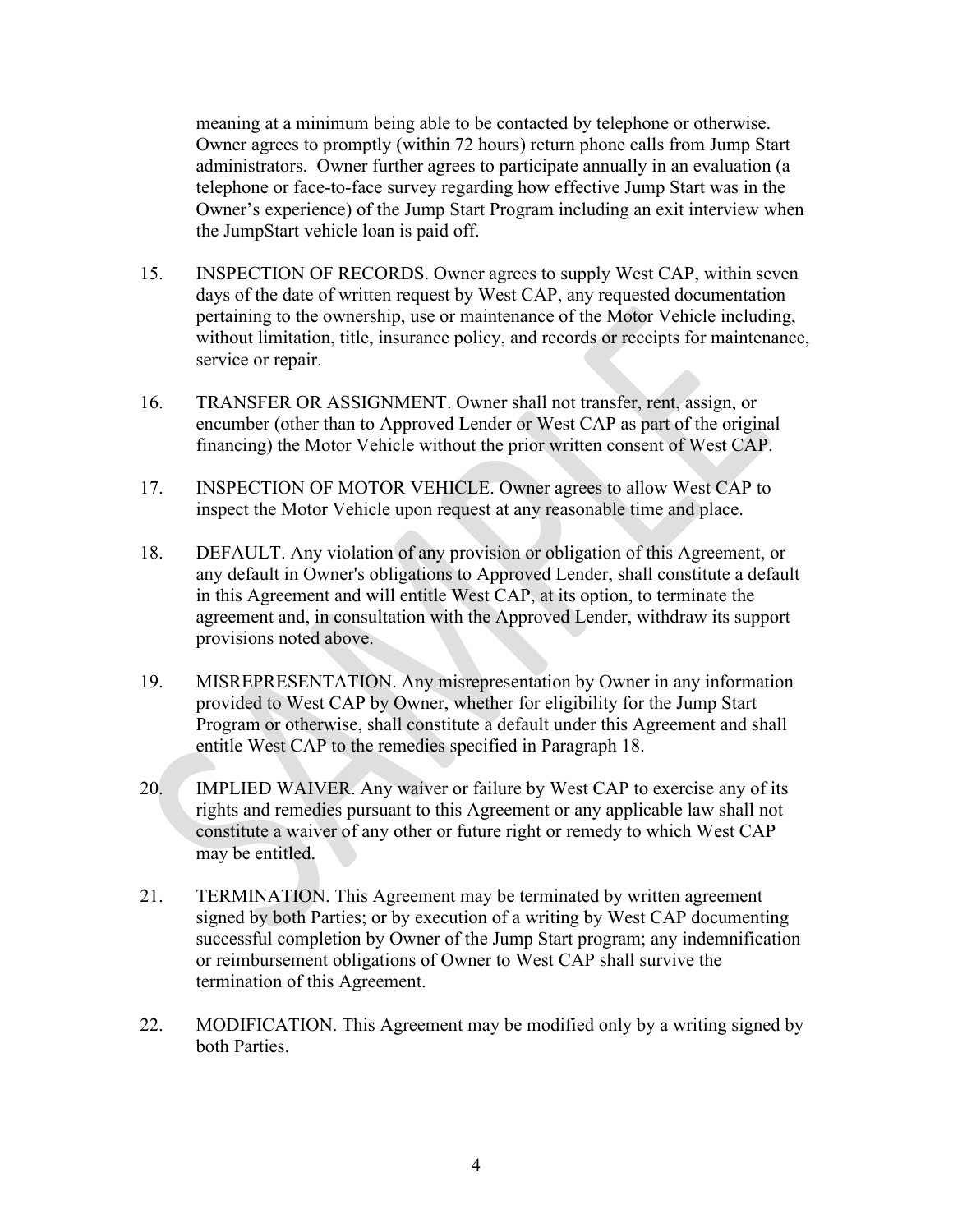- 23. ENTIRE AGREEMENT. This Agreement constitutes the entire agreement between the Parties; no oral representations or modifications to its terms shall be binding between the parties nor shall any such representation or modification operate to alter the terms of this Agreement.
- 24. PARAGRAPH HEADINGS. Paragraph headings contained herein are intended for organizational and explanatory purposes only; they are not to be used to interpret the meaning of any provision of this Agreement.
- 25. APPLICABLE LAW. This Agreement shall be interpreted in accordance with the laws of the State of Wisconsin.
- 26. INVALID PROVISION. Any provision of this Agreement held to be invalid by a court of competent jurisdiction shall not operate to invalidate or render void this Agreement or any other provision of this Agreement.
- 27. INDEMNIFICATION. Owner agrees to indemnify, defend and hold West CAP harmless for and against any losses, damages, injuries, claims, demands, lawsuits, penalties, fines, forfeitures, costs, and fees -- including attorney fees, incurred by West CAP arising out of or on account of Owner's operation, ownership, possession, use or maintenance of the Motor Vehicle.
- 28. NOTICES. Any notices required to be given pursuant to this Agreement shall be deemed given when deposited with the Postal Service or other delivery service with proper postage and addressed to the Parties as follows:

| West CAP:<br>Owner:     |  |
|-------------------------|--|
| West CAP<br>PO Box 308  |  |
| 525 Second Street       |  |
| <b>Box 308</b>          |  |
| Glenwood City, WI 54013 |  |

32. BINDING EFFECT. This Agreement shall be binding on the Parties to it and on their respective heirs, executors, successors or assigns.

DATED this  $\_\_\_\_\_\_\$  day of  $\_\_\_\_\_\_\_\_\_\_\_\_\$ 

SIGNED:

West CAP: Owner: